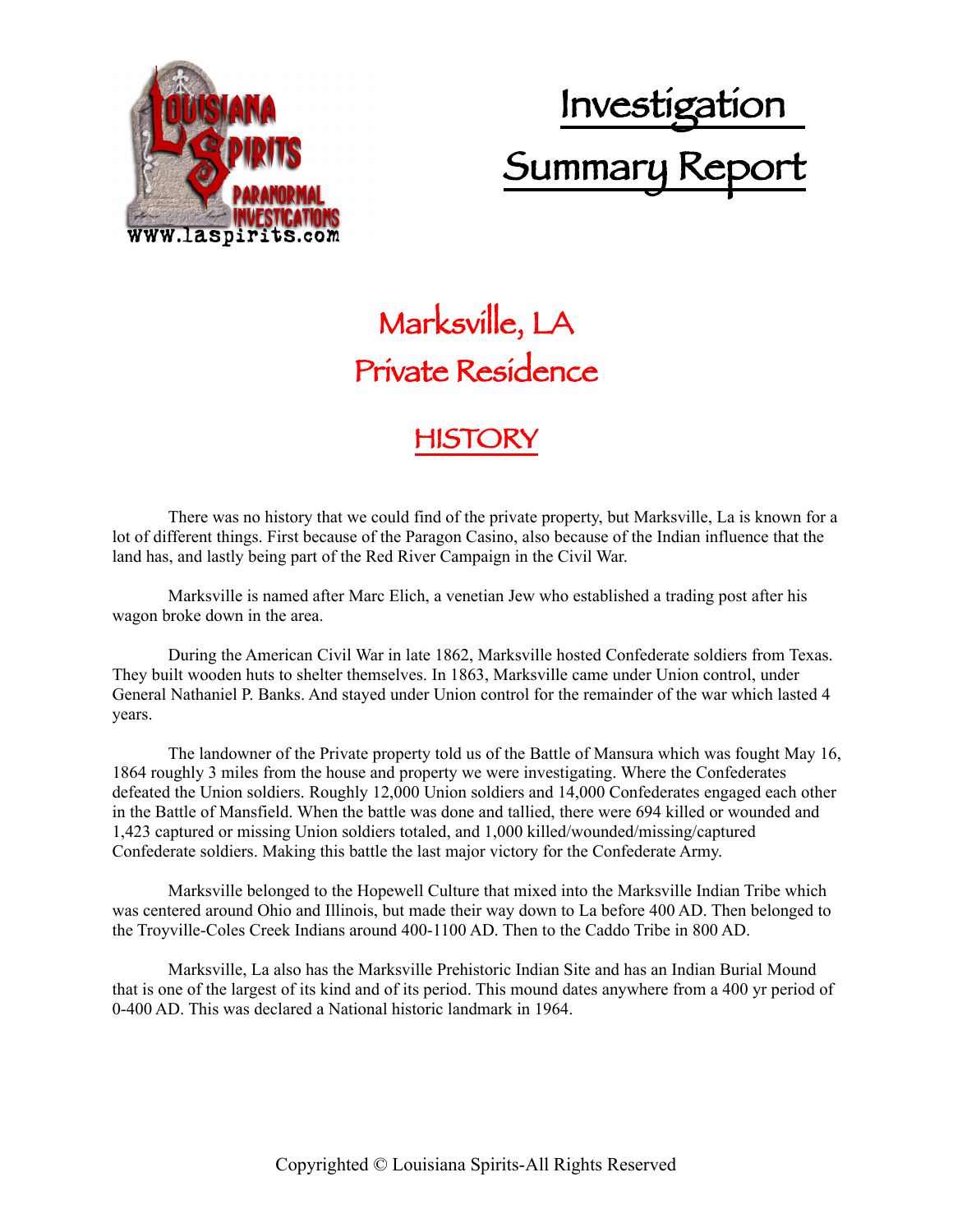

#### *Outdoor kitchen/ Guest bed for son and Daughter-in-law*

There has been reports of eyes in the bathroom mirror, there is a mist above the bed, and a "shadow" that darkens the entire room. The daughter-in-law says that when her boyfriend is not there she feels as if someone is "watching" her and feels like she is not alone. She has also experienced knocking that has been heard by the "bed" window and also the "sink" window.

#### *Driveway*

The homeowner says that as she is sitting outside about 4 in the afternoon a "Union soldier" appears as a mist in the driveway walks about 10-15 paces and then disappears.

#### *Back Porch area*

A light anomaly is seen on the cameras that is positioned to swing and picks it up coming from the outdoor kitchen to the swing on the back porch.

#### *Animals*

All residence says that animals, (2 dogs and multiple cats), react to seeing "nothing" but sense something and bark or stare at a couple of certain spots of the outdoor kitchen.

Investigators Reports

Location: Marksville, La

Date: 10/03/2020

Investigators: Grady, Brianna, Amber, Glen

Equipment used: K2, Mel Meter, Digital Still Camera, 4 Deer Cameras, 2 Digital Recorders, Night Vision Camera

The property is 22 acres. We did an look around and drive around of the whole property checking for any signs that unknown people or animals had come on to the property that may have caused some of the activity. We could find no signs. We proceeded with our base line sweeps for EMF in all areas of outdoor kitchen/guest house and other buildings as wells as the back porch. While doing the walkthrough we also took pictures. After the walkthrough we proceeded to set up all equipment in outdoor kitchen/guest house. We as setup a camera on the outside shooting the two windows where the knocking had been heard. Our final camera was setup shooting the driveway where the mist figure has been seen.

EVP's: During the investigation we captured not audio evidence. K2/MEL Meter: We captured no readings or spikes on the meters during the investigation.

Copyrighted © Louisiana Spirits-All Rights Reserved